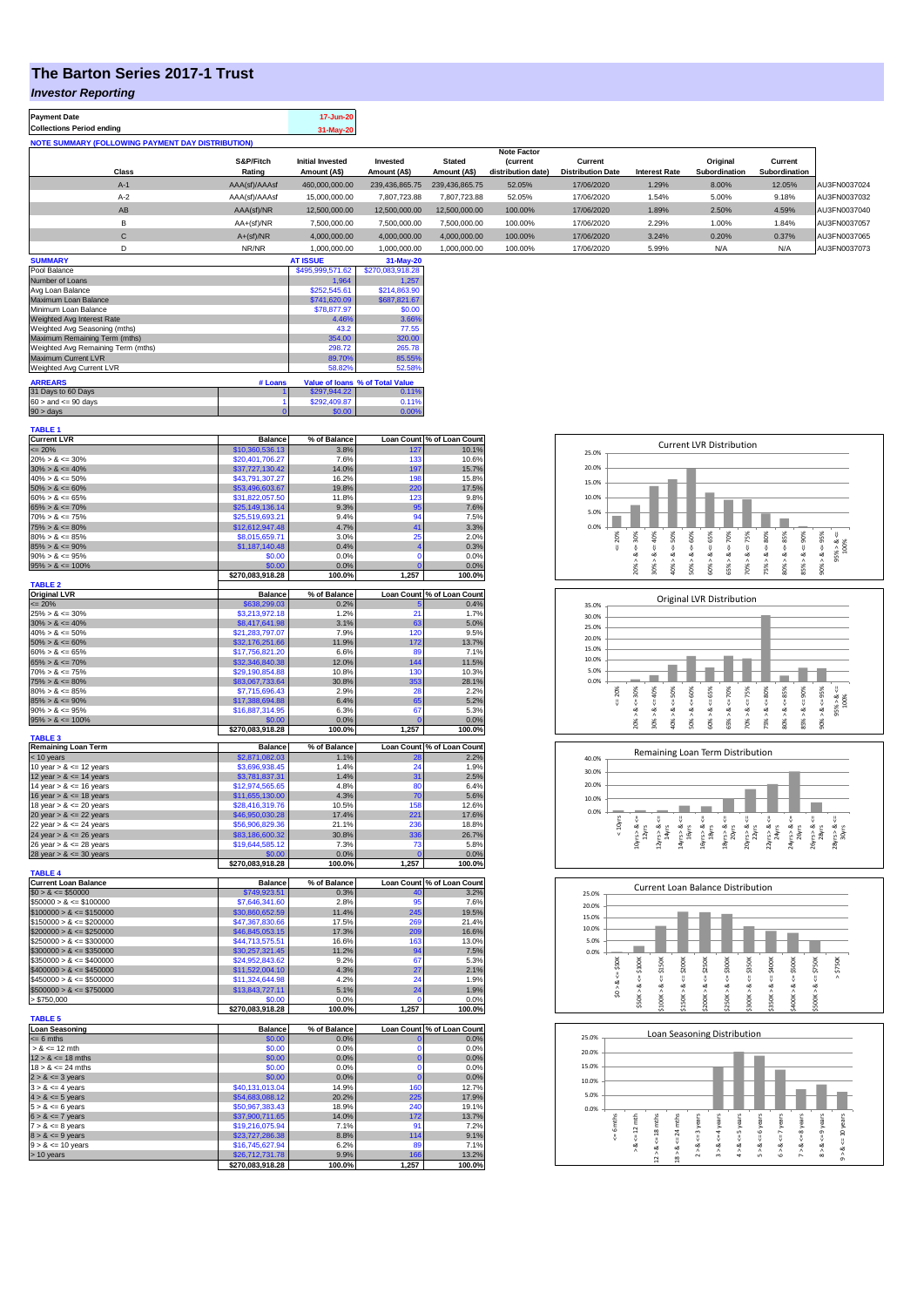# **The Barton Series 2017-1 Trust**

## *Investor Reporting*

| <b>Payment Date</b>                                   |                                     | 17-Jun-20            |                   |                                     |
|-------------------------------------------------------|-------------------------------------|----------------------|-------------------|-------------------------------------|
| <b>Collections Period ending</b>                      |                                     | 31-May-20            |                   |                                     |
| TABLE 6                                               |                                     |                      |                   |                                     |
| Postcode Concentration (top 10 by value)              | <b>Balance</b>                      | % of Balance         |                   | Loan Count % of Loan Count          |
| 2650                                                  | \$6,459,320.05                      | 2.4%                 | 32                | 2.5%                                |
| 6210                                                  | \$5,012,408.50                      | 1.9%                 | 27                | 2.1%                                |
| 2905                                                  | \$4,987,402.23                      | 1.8%                 | 20                | 1.6%                                |
| 2615<br>5108                                          | \$4,879,242.37                      | 1.8%<br>1.8%         | 21<br>31          | 1.7%<br>2.5%                        |
| 2914                                                  | \$4,875,921.91                      | 1.6%                 | 13                | 1.0%                                |
| 2602                                                  | \$4,233,777.99<br>\$4,134,330.51    | 1.5%                 | 17                | 1.4%                                |
| 5109                                                  | \$3,927,225.05                      | 1.5%                 | 23                | 1.8%                                |
| 6208                                                  | \$3,567,792.68                      | 1.3%                 | 13                | 1.0%                                |
| 2617                                                  | \$3,540,177.15                      | 1.3%                 | 14                | 1.1%                                |
|                                                       |                                     |                      |                   |                                     |
| <b>TABLE 7</b>                                        |                                     |                      |                   |                                     |
| <b>Geographic Distribution</b>                        | <b>Balance</b>                      | % of Balance         |                   | Loan Count % of Loan Count          |
| <b>Australian Capital Territory</b>                   | \$46,846,613.30                     | 17.3%                | <b>195</b>        | 15.5%                               |
| New South Wales                                       | \$42,831,181.35                     | 15.9%                | 191               | 15.2%                               |
| Northern Territory                                    | \$892,469.28                        | 0.3%                 |                   | 0.3%                                |
| Queensland                                            | \$8,073,135.96                      | 3.0%                 | 35                | 2.8%                                |
| South Australia                                       | \$110,313,348.96                    | 40.8%                | 582               | 46.3%                               |
| Tasmania                                              | \$0.00                              | 0.0%                 | 1                 | 0.1%                                |
| Victoria                                              | \$6,178,902.88<br>\$54,948,266,55   | 2.3%                 | 26<br>יממ         | 2.1%                                |
| Western Australia                                     |                                     | 20.3%                |                   | 17.7%                               |
| <b>TABLE 8</b>                                        | \$270,083,918.28                    | 100.0%               | 1,257             | 100.0%                              |
| Metro/Non-Metro/Inner-City                            | <b>Balance</b>                      | % of Balance         |                   | Loan Count % of Loan Count          |
| Metro                                                 | 6214,726,462.41                     | 79.5%                |                   | 78.6%                               |
| Non-metro                                             | \$54,698,210.18                     | 20.3%                | 266               | 21.2%                               |
| Inner city                                            | \$659,245.69                        | 0.2%                 |                   | 0.2%                                |
|                                                       | \$270,083,918.28                    | 100.0%               | 1,257             | 100.0%                              |
| TABLE <sub>9</sub><br><b>Property Type</b>            | <b>Balance</b>                      | % of Balance         |                   |                                     |
|                                                       |                                     |                      |                   | Loan Count % of Loan Count<br>90.6% |
| <b>Residential House</b><br><b>Residential Unit</b>   | \$246,855,484.07<br>\$20,999,458.76 | 91.4%<br>7.8%        | 1139<br>108       | 8.6%                                |
| Rural                                                 | \$0.00                              | 0.0%                 | C                 | 0.0%                                |
| Semi-Rural                                            | \$0.00                              | 0.0%                 | $\Omega$          | 0.0%                                |
| <b>High Density</b>                                   | \$2,228,975.45                      | 0.8%                 | 10                | 0.8%                                |
|                                                       | \$270,083,918.28                    | 100.0%               | 1,257             | 100.0%                              |
| TABLE 10                                              |                                     |                      |                   |                                     |
| <b>Occupancy Type</b>                                 | <b>Balance</b>                      | % of Balance         | <b>Loan Count</b> | % of Loan Count                     |
| Owner Occupied                                        | \$218,701,855.26                    | 81.0%                | 1006              | 80.0%                               |
| Investment                                            | 51.382.063.02                       | 19.0%                | 251               | 20.0%                               |
|                                                       | \$270,083,918.28                    | 100.0%               | 1,257             | 100.0%                              |
| TABLE 11                                              |                                     |                      |                   |                                     |
| <b>Employment Type Distribution</b><br>Contractor     | <b>Balance</b>                      | % of Balance<br>2.2% |                   | Loan Count % of Loan Count<br>2.3%  |
|                                                       | \$6,016,051.44                      | 4.1%                 | 29<br>57          | 4.5%                                |
| Pay-as-you-earn employee (casual)                     | \$11,097,160.46<br>\$205,827,934.51 | 76.2%                | 931               | 74.1%                               |
| Pay-as-you-earn employee (full time)                  | \$20,845,197.95                     | 7.7%                 | 103               | 8.2%                                |
| Pay-as-you-earn employee (part time)<br>Self employed | \$11,566,877.32                     | 4.3%                 | 54                | 4.3%                                |
| No data                                               | \$14,730,696.60                     | 5.5%                 | 83                | 6.6%                                |
| Director                                              |                                     | 0.0%                 |                   | 0.0%                                |
|                                                       | \$270,083,918.28                    | 100.0%               | 1,257             | 100.0%                              |
| <b>ABLE 12</b>                                        |                                     |                      |                   |                                     |
| <b>LMI Provider</b>                                   | <b>Balance</b>                      | % of Balance         |                   | Loan Count % of Loan Count          |
| QBE                                                   | \$248,429,461.58                    | 92.0%                | 1176              | 93.6%                               |
| Genworth                                              | \$21,654,456.70                     | 8.0%                 | 81                | 6.4%                                |
|                                                       | \$270,083,918.28                    | 100.0%               | 1,257             | 100.0%                              |
| TABLE <sub>13</sub><br><b>Arrears</b>                 | <b>Balance</b>                      | % of Balance         |                   | Loan Count % of Loan Count          |
| <= 0 days                                             | \$266,516,500.18                    | 98.7%                | 1242              | 98.8%                               |
| $0 >$ and $\leq$ 30 days                              | \$2,977,064.01                      | 1.1%                 | 13                | 1.0%                                |
| $30 >$ and $\leq 60$ days                             | \$297,944.22                        | 0.1%                 | 1                 | 0.1%                                |
| $60 >$ and $\leq 90$ days                             | \$292,409.87                        | 0.1%                 | 1                 | 0.1%                                |
| $90 > \text{days}$                                    | \$0.00                              | 0.0%                 |                   | 0.0%                                |
|                                                       | \$270,083,918.28                    | 100.0%               | 1,257             | 100.0%                              |
| TABLE 14                                              |                                     |                      |                   |                                     |
| <b>Interest Rate Type</b>                             | <b>Balance</b>                      | % of Balance         |                   | Loan Count % of Loan Count          |
| Variable                                              | \$230,816,175.12                    | 85.5%                | 1086              | 86.4%                               |
| Fixed                                                 | \$39,267,743.16                     | 14.5%                | 171               | 13.6%                               |
|                                                       | \$270,083,918.28                    | 100.0%               | 1,257             | 100.0%                              |
| <b>TABLE 15</b><br><b>Weighted Ave Interest Rate</b>  | <b>Balance</b>                      | <b>Loan Count</b>    |                   |                                     |
| <b>Fixed Interest Rate</b>                            | 3.85%                               | 171                  |                   |                                     |
|                                                       |                                     |                      |                   |                                     |
| TABLE 16                                              |                                     |                      |                   |                                     |
| Foreclosure, Claims and Losses (cumulative)           | <b>Balance</b>                      | <b>Loan Count</b>    |                   |                                     |
| Properties foreclosed                                 | \$73,685,93                         |                      |                   |                                     |
| Claims submitted to mortgage insurers                 | \$70.056.08                         |                      |                   |                                     |
| Claims paid by mortgage insurers                      | \$70,056.08<br>\$3,629.85           | 1                    |                   |                                     |
| loss covered by excess spread<br>Amount charged off   | \$0.00                              |                      |                   |                                     |
|                                                       |                                     |                      |                   |                                     |

Please note: Stratified data excludes loans where the collateral has been sold and there is an LMI claim pending.